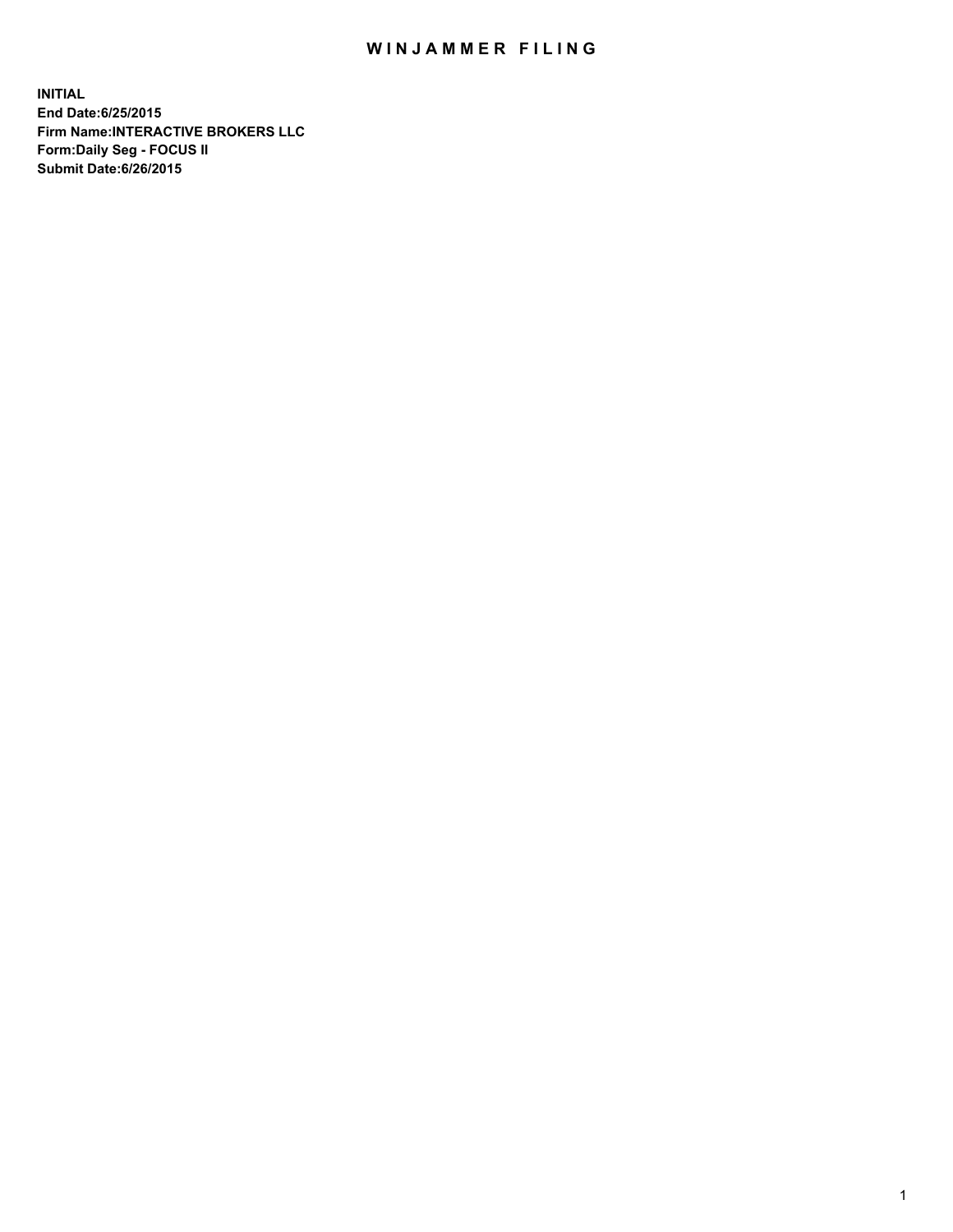## **INITIAL End Date:6/25/2015 Firm Name:INTERACTIVE BROKERS LLC Form:Daily Seg - FOCUS II Submit Date:6/26/2015 Daily Segregation - Cover Page**

| Name of Company<br><b>Contact Name</b><br><b>Contact Phone Number</b><br><b>Contact Email Address</b>                                                                                                                                                                                                                          | <b>INTERACTIVE BROKERS LLC</b><br><b>Michael Ellman</b><br>203-422-8926<br>mellman@interactivebrokers.co<br>$m$ |
|--------------------------------------------------------------------------------------------------------------------------------------------------------------------------------------------------------------------------------------------------------------------------------------------------------------------------------|-----------------------------------------------------------------------------------------------------------------|
| FCM's Customer Segregated Funds Residual Interest Target (choose one):<br>a. Minimum dollar amount: ; or<br>b. Minimum percentage of customer segregated funds required:% ; or<br>c. Dollar amount range between: and; or<br>d. Percentage range of customer segregated funds required between: % and %.                       | $\overline{\mathbf{0}}$<br>0<br>155,000,000 245,000,000<br>00                                                   |
| FCM's Customer Secured Amount Funds Residual Interest Target (choose one):<br>a. Minimum dollar amount: ; or<br>b. Minimum percentage of customer secured funds required:%; or<br>c. Dollar amount range between: and; or<br>d. Percentage range of customer secured funds required between: % and %.                          | $\overline{\mathbf{0}}$<br>0<br>80,000,000 120,000,000<br>0 <sub>0</sub>                                        |
| FCM's Cleared Swaps Customer Collateral Residual Interest Target (choose one):<br>a. Minimum dollar amount: ; or<br>b. Minimum percentage of cleared swaps customer collateral required:% ; or<br>c. Dollar amount range between: and; or<br>d. Percentage range of cleared swaps customer collateral required between:% and%. | $\overline{\mathbf{0}}$<br>$\underline{\mathbf{0}}$<br>0 <sub>0</sub><br>0 <sub>0</sub>                         |

Attach supporting documents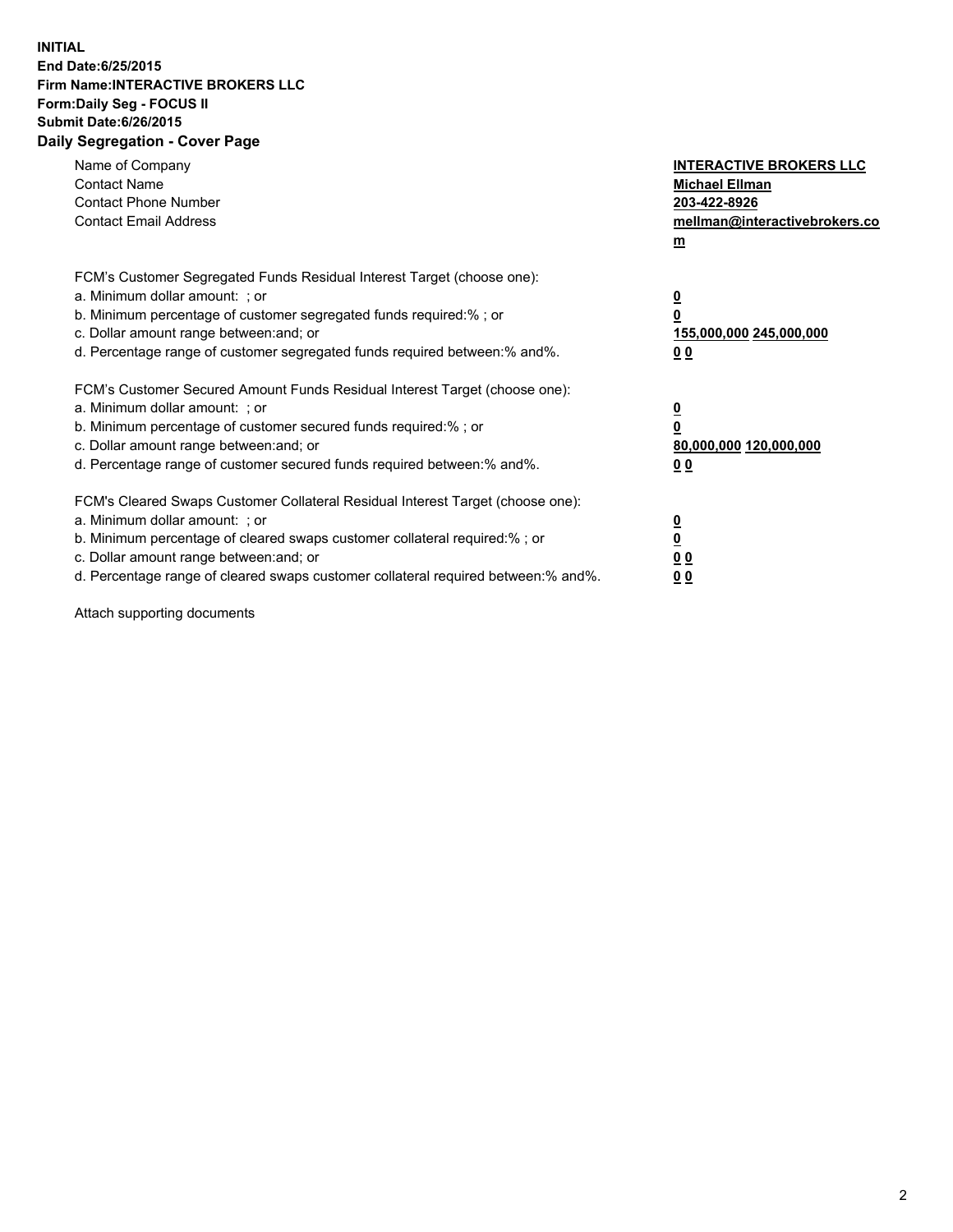## **INITIAL End Date:6/25/2015 Firm Name:INTERACTIVE BROKERS LLC Form:Daily Seg - FOCUS II Submit Date:6/26/2015 Daily Segregation - Secured Amounts**

|     | Foreign Futures and Foreign Options Secured Amounts                                         |                                    |
|-----|---------------------------------------------------------------------------------------------|------------------------------------|
|     | Amount required to be set aside pursuant to law, rule or regulation of a foreign            | $0$ [7305]                         |
|     | government or a rule of a self-regulatory organization authorized thereunder                |                                    |
| 1.  | Net ledger balance - Foreign Futures and Foreign Option Trading - All Customers             |                                    |
|     | A. Cash                                                                                     | 518,411,041 [7315]                 |
|     | B. Securities (at market)                                                                   | $0$ [7317]                         |
| 2.  | Net unrealized profit (loss) in open futures contracts traded on a foreign board of trade   | -2,032,732 [7325]                  |
| 3.  | Exchange traded options                                                                     |                                    |
|     | a. Market value of open option contracts purchased on a foreign board of trade              | 38,223 [7335]                      |
|     | b. Market value of open contracts granted (sold) on a foreign board of trade                | -112,700 [7337]                    |
| 4.  | Net equity (deficit) (add lines 1. 2. and 3.)                                               | 516,303,832 [7345]                 |
| 5.  | Account liquidating to a deficit and account with a debit balances - gross amount           | 475,141 [7351]                     |
|     | Less: amount offset by customer owned securities                                            | 0 [7352] 475,141 [7354]            |
| 6.  | Amount required to be set aside as the secured amount - Net Liquidating Equity              | 516,778,973 [7355]                 |
|     | Method (add lines 4 and 5)                                                                  |                                    |
| 7.  | Greater of amount required to be set aside pursuant to foreign jurisdiction (above) or line |                                    |
|     |                                                                                             | 516,778,973 [7360]                 |
|     | 6.                                                                                          |                                    |
|     | FUNDS DEPOSITED IN SEPARATE REGULATION 30.7 ACCOUNTS                                        |                                    |
| 1.  | Cash in banks                                                                               |                                    |
|     | A. Banks located in the United States                                                       | -584 [7500]                        |
|     | B. Other banks qualified under Regulation 30.7                                              | 0 [7520] -584 [7530]               |
| 2.  | Securities                                                                                  |                                    |
|     | A. In safekeeping with banks located in the United States                                   | 516,197,700 [7540]                 |
|     | B. In safekeeping with other banks qualified under Regulation 30.7                          | 0 [7560] 516,197,700 [7570]        |
| 3.  | Equities with registered futures commission merchants                                       |                                    |
|     | A. Cash                                                                                     | $0$ [7580]                         |
|     | <b>B.</b> Securities                                                                        | $0$ [7590]                         |
|     | C. Unrealized gain (loss) on open futures contracts                                         | $0$ [7600]                         |
|     | D. Value of long option contracts                                                           | $0$ [7610]                         |
|     | E. Value of short option contracts                                                          | 0 [7615] 0 [7620]                  |
| 4.  | Amounts held by clearing organizations of foreign boards of trade                           |                                    |
|     | A. Cash                                                                                     | $0$ [7640]                         |
|     | <b>B.</b> Securities                                                                        | $0$ [7650]                         |
|     | C. Amount due to (from) clearing organization - daily variation                             | $0$ [7660]                         |
|     | D. Value of long option contracts                                                           | $0$ [7670]                         |
|     | E. Value of short option contracts                                                          | 0 [7675] 0 [7680]                  |
| 5.  | Amounts held by members of foreign boards of trade                                          |                                    |
|     | A. Cash                                                                                     | 148,811,032 [7700]                 |
|     | <b>B.</b> Securities                                                                        | $0$ [7710]                         |
|     | C. Unrealized gain (loss) on open futures contracts                                         | -7,012,761 [7720]                  |
|     | D. Value of long option contracts                                                           | 38,231 [7730]                      |
|     | E. Value of short option contracts                                                          | -112,702 [7735] 141,723,800 [7740] |
| 6.  | Amounts with other depositories designated by a foreign board of trade                      | $0$ [7760]                         |
| 7.  | Segregated funds on hand                                                                    | $0$ [7765]                         |
| 8.  | Total funds in separate section 30.7 accounts                                               | 657,920,916 [7770]                 |
| 9.  | Excess (deficiency) Set Aside for Secured Amount (subtract line 7 Secured Statement         | 141,141,943 [7380]                 |
|     | Page 1 from Line 8)                                                                         |                                    |
| 10. | Management Target Amount for Excess funds in separate section 30.7 accounts                 | 80,000,000 [7780]                  |
| 11. | Excess (deficiency) funds in separate 30.7 accounts over (under) Management Target          | 61,141,943 [7785]                  |
|     |                                                                                             |                                    |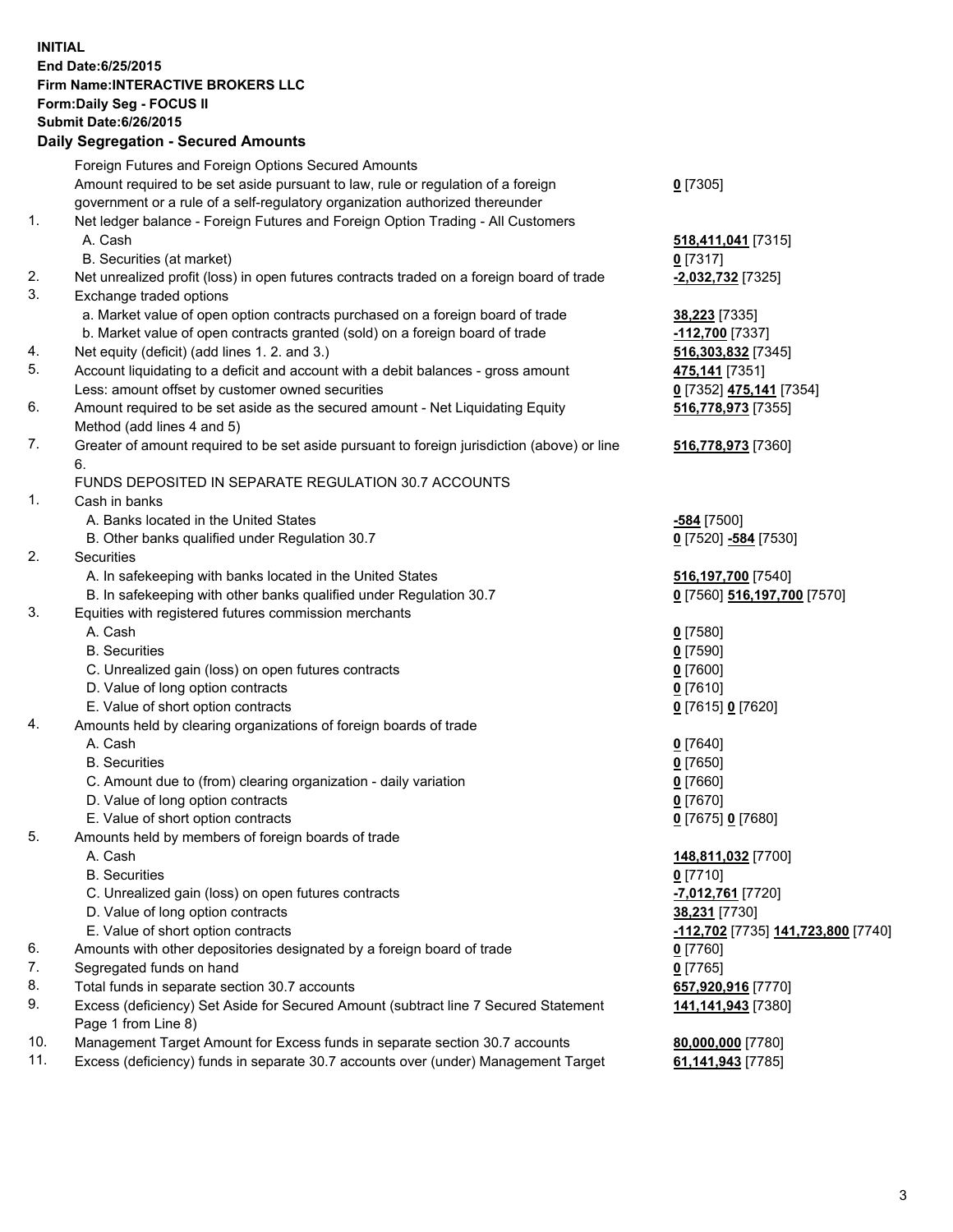**INITIAL End Date:6/25/2015 Firm Name:INTERACTIVE BROKERS LLC Form:Daily Seg - FOCUS II Submit Date:6/26/2015 Daily Segregation - Segregation Statement** SEGREGATION REQUIREMENTS(Section 4d(2) of the CEAct) 1. Net ledger balance A. Cash **2,609,960,501** [7010] B. Securities (at market) **0** [7020] 2. Net unrealized profit (loss) in open futures contracts traded on a contract market **-45,150,776** [7030] 3. Exchange traded options A. Add market value of open option contracts purchased on a contract market **117,012,123** [7032] B. Deduct market value of open option contracts granted (sold) on a contract market **-160,764,315** [7033] 4. Net equity (deficit) (add lines 1, 2 and 3) **2,521,057,533** [7040] 5. Accounts liquidating to a deficit and accounts with debit balances - gross amount **856,354** [7045] Less: amount offset by customer securities **0** [7047] **856,354** [7050] 6. Amount required to be segregated (add lines 4 and 5) **2,521,913,887** [7060] FUNDS IN SEGREGATED ACCOUNTS 7. Deposited in segregated funds bank accounts A. Cash **284,788,837** [7070] B. Securities representing investments of customers' funds (at market) **1,501,829,684** [7080] C. Securities held for particular customers or option customers in lieu of cash (at market) **0** [7090] 8. Margins on deposit with derivatives clearing organizations of contract markets A. Cash **10,221,546** [7100] B. Securities representing investments of customers' funds (at market) **113,139,488** [7110] C. Securities held for particular customers or option customers in lieu of cash (at market) **0** [7120] 9. Net settlement from (to) derivatives clearing organizations of contract markets **-4,069** [7130] 10. Exchange traded options A. Value of open long option contracts **1,128,875** [7132] B. Value of open short option contracts **-4,184,632** [7133] 11. Net equities with other FCMs A. Net liquidating equity **-24,970,651** [7140] B. Securities representing investments of customers' funds (at market) **842,884,374** [7160] C. Securities held for particular customers or option customers in lieu of cash (at market) **0** [7170] 12. Segregated funds on hand **0** [7150] 13. Total amount in segregation (add lines 7 through 12) **2,724,833,452** [7180] 14. Excess (deficiency) funds in segregation (subtract line 6 from line 13) **202,919,565** [7190] 15. Management Target Amount for Excess funds in segregation **155,000,000** [7194]

16. Excess (deficiency) funds in segregation over (under) Management Target Amount Excess

**47,919,565** [7198]